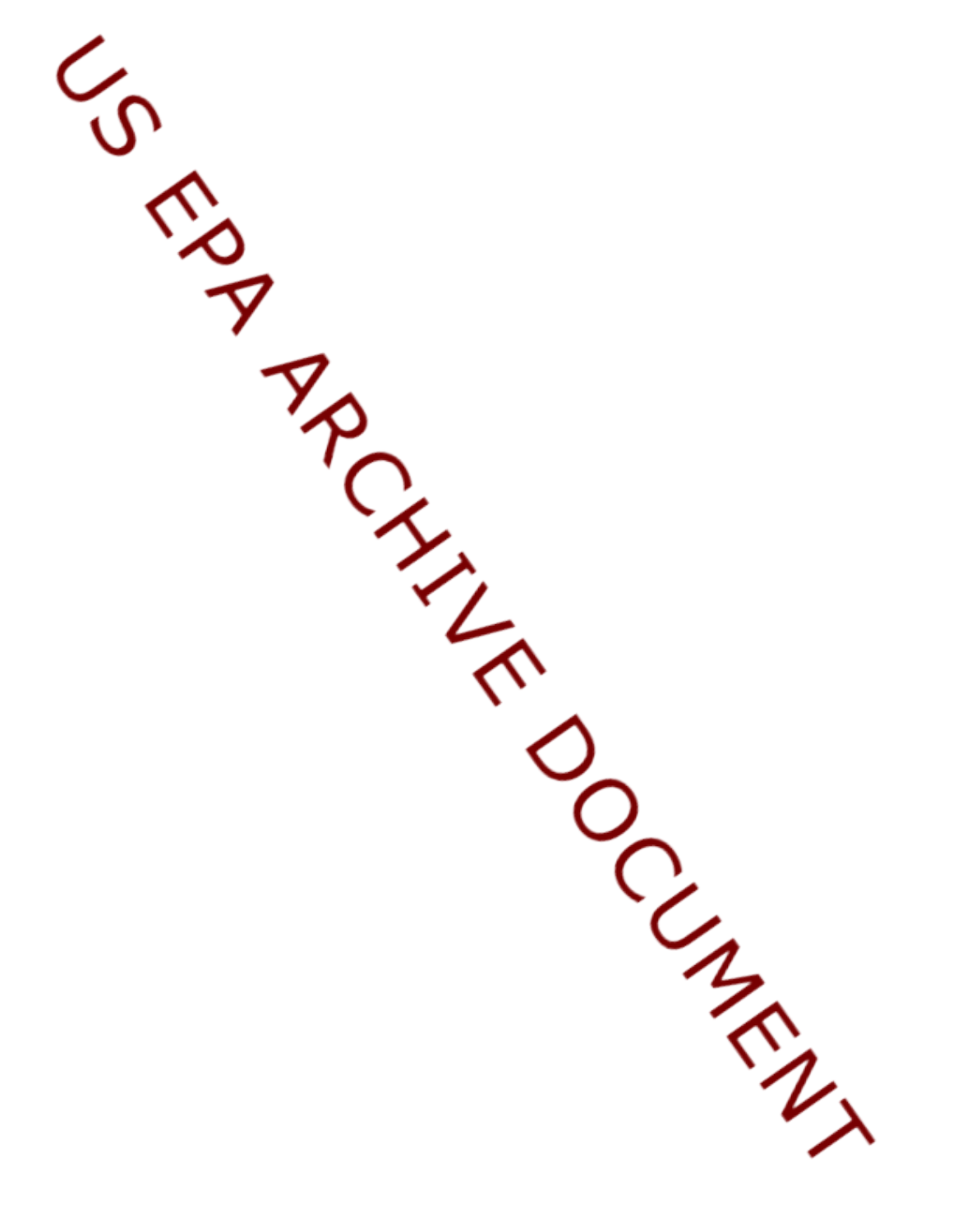

## **ETV Joint Verification Statement**

|                     | TECHNOLOGY TYPE: PORTABLE EMISSION ANALYZER                    |                              |                              |
|---------------------|----------------------------------------------------------------|------------------------------|------------------------------|
| <b>APPLICATION:</b> | DETERMINING NITROGEN OXIDES EMISSIONS                          |                              |                              |
|                     | <b>TECHNOLOGY NAME: Model 3000E Portable Emission Analyzer</b> |                              |                              |
| <b>COMPANY:</b>     | <b>Enerac Division of Energy Efficiency Systems, Inc.</b>      |                              |                              |
| <b>ADDRESS:</b>     | <b>1300 Shames Drive</b><br><b>Westbury, New York 11590</b>    | <b>PHONE:</b><br><b>FAX:</b> | 800-695-3637<br>516-997-2129 |
| <b>WEB SITE:</b>    | http://www.enerac.com                                          |                              |                              |
| $E\text{-}MAIL:$    | ees@enerac.com                                                 |                              |                              |

The U.S. Environmental Protection Agency (EPA) has created the Environmental Technology Verification (ETV) Program to facilitate the deployment of innovative or improved environmental technologies through performance verification and dissemination of information. The goal of the ETV Program is to further environmental protection by substantially accelerating the acceptance and use of improved and cost-effective technologies. ETV seeks to achieve this goal by providing high quality, peer reviewed data on technology performance to those involved in the design, distribution, financing, permitting, purchase, and use of environmental technologies.

ETV works in partnership with recognized standards and testing organizations; stakeholder groups which consist of buyers, vendor organizations, and permitters; and with the full participation of individual technology developers. The program evaluates the performance of innovative technologies by developing test plans that are responsive to the needs of stakeholders, conducting field or laboratory tests (as appropriate), collecting and analyzing data, and preparing peer reviewed reports. All evaluations are conducted in accordance with rigorous quality assurance protocols to ensure that data of known and adequate quality are generated and that the results are defensible.

The Advanced Monitoring Systems (AMS) program, one of 12 technology areas under ETV, is operated by Battelle in cooperation with EPA's National Exposure Research Laboratory. AMS has recently evaluated the performance of portable nitrogen oxides monitors used to determine emissions from combustion sources. This verification statement provides a summary of the test results for the Enerac 3000E Portable Emission Analyzer.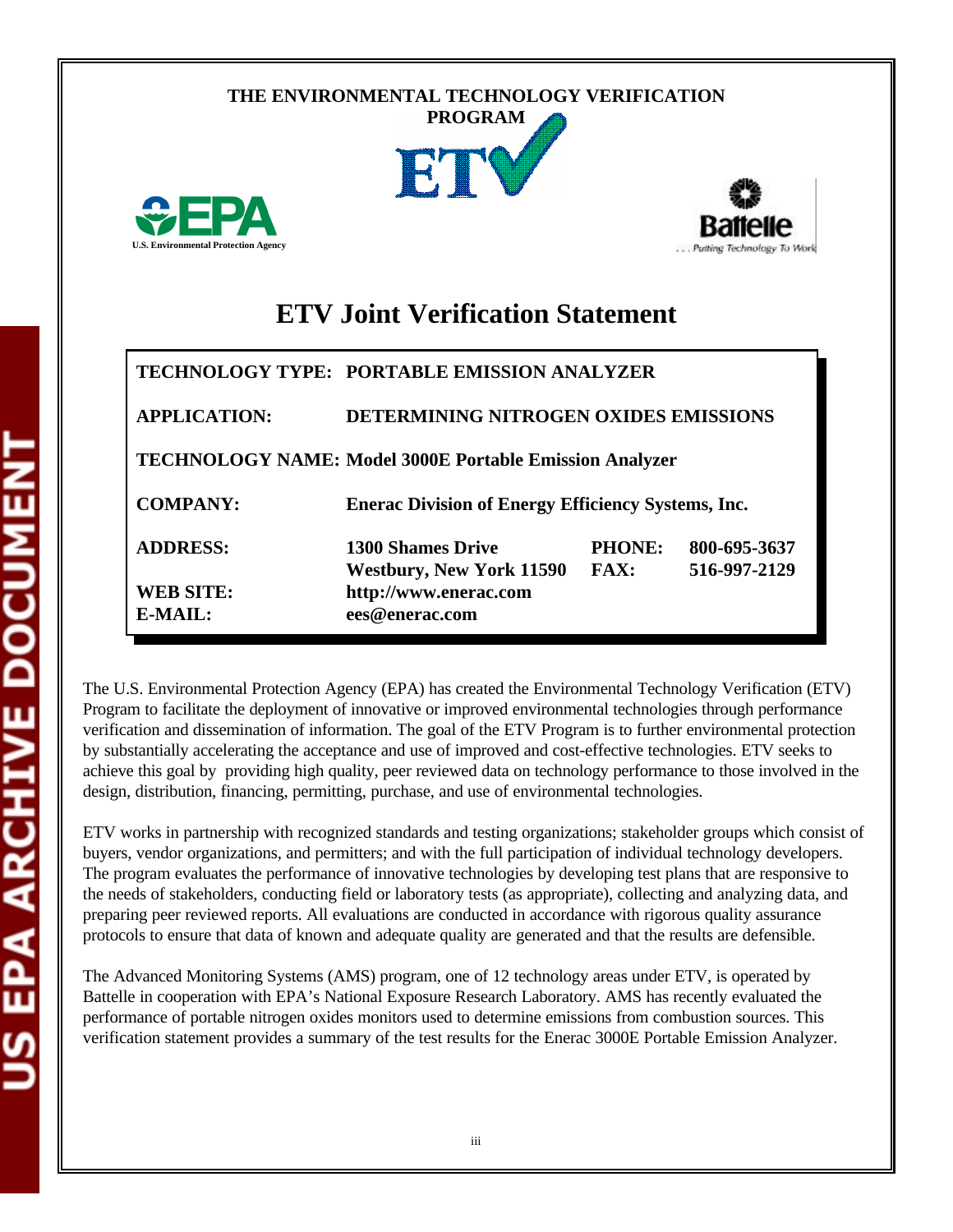## **VERIFICATION TEST DESCRIPTION**

The verification test described in this report was one of a series of tests conducted in early 1999 on commercial portable nitrogen oxides analyzers at Battelle's facilities in Columbus, Ohio. Verification testing of the analyzers involved  $(1)$  a series of laboratory tests in which certified NO and NO<sub>2</sub> standards were used to challenge the analyzers over a wide concentration range and (2) tests using realistic combustion sources, in which data from the analyzers undergoing testing were compared to simultaneous chemiluminescent  $NO$  and  $NO<sub>x</sub>$  measurements.

Verification testing lasted three to four days, of which two days were required for laboratory testing and the remainder for source emissions testing. To assess inter-unit variability, two identical analyzers were tested simultaneously in all tests, and results from the two analyzers were kept separate. The analyzers were operated at all times by a representative of Enerac and supervised at all times by Battelle staff.

Verification testing focused on measurement of NO and NO<sub>2</sub>, the sum of which is denoted as NO<sub>x</sub>. Laboratory testing included a linearity test over the entire nominal ranges of the analyzers for both NO and NO<sub>2</sub>; estimation of detection limits and response times; interference testing; assessment of sample pressure and ambient temperature effects on analyzer response; and evaluation of zero and span drift during the various laboratory tests. Tests with combustion sources assessed the accuracy of NO,  $NO<sub>2</sub>$ , and  $NO<sub>x</sub>$  measurements, relative to the chemiluminescent NO/NOx approach that is the basis of EPA Method 7E. Sources used in the testing were a gas-fired rangetop burner, a gas-fired water heater, and a diesel-powered electrical generator operated at both idle and at high RPM. These sources produced NO<sub>x</sub> emissions ranging from less than 10 to over 400 ppm. Zero and span drift resulting from exposure to source emissions were assessed, and analyzer stability was monitored during one hour of uninterrupted sampling of diesel emissions.

Quality assurance (QA) oversight of verification testing was provided by both Battelle and U.S. EPA. Battelle QA staff conducted a technical systems audit, a performance evaluation audit, and a data quality audit of 10 percent of the test data. EPA QA staff conducted an independent on-site technical system audit.

## **TECHNOLOGY DESCRIPTION**

The Enerac 3000E analyzer combines electrochemical sensor technology for NO and NO<sub>2</sub> measurement with automatic quality control features. The Enerac 3000E measures 18" x 13" x 6" and weighs 22 pounds. The NO sensor is controlled to a constant temperature by means of a pair of thermoelectric coolers located below the aluminum plate on which the sensor is mounted. A temperature sensor monitors and controls the temperature of the NO sensor. This feature is designed to avoid over-reporting of NO emissions due to temperature effects on the sensor. The analyzer also has an autocalibration protocol that checks the performance of the electrochemical sensors and interference rejection filters during each calibration. Nominal ranges for NO of 0 to 300 ppm, 0 to 1,000 ppm, and 0 to 3,000 ppm are selectable using Enerac's precision control modules (PCMs). The nominal range for  $NO<sub>2</sub>$  is 0 to 500 ppm.

The Enerac 3000E uses a battery-operated permeation dryer to provide effective sample conditioning for low  $NO<sub>x</sub>$ combustion systems which can emit a large fraction of the  $NO<sub>x</sub>$  as  $NO<sub>2</sub>$ . The Enerac 3000E also has advanced twoway communications via a modem. All performance parameters can be remotely checked by the factory.

## **VERIFICATION OF PERFORMANCE**

**Linearity:** The Enerac 3000E analyzers provided linear response for NO over the basic 0 to 1,000 ppm range, and over extended (0 to 3,000 ppm) and reduced (0 to 300 ppm) ranges.  $NO<sub>2</sub>$  response was linear over the tested range of 0 to 400 ppm.